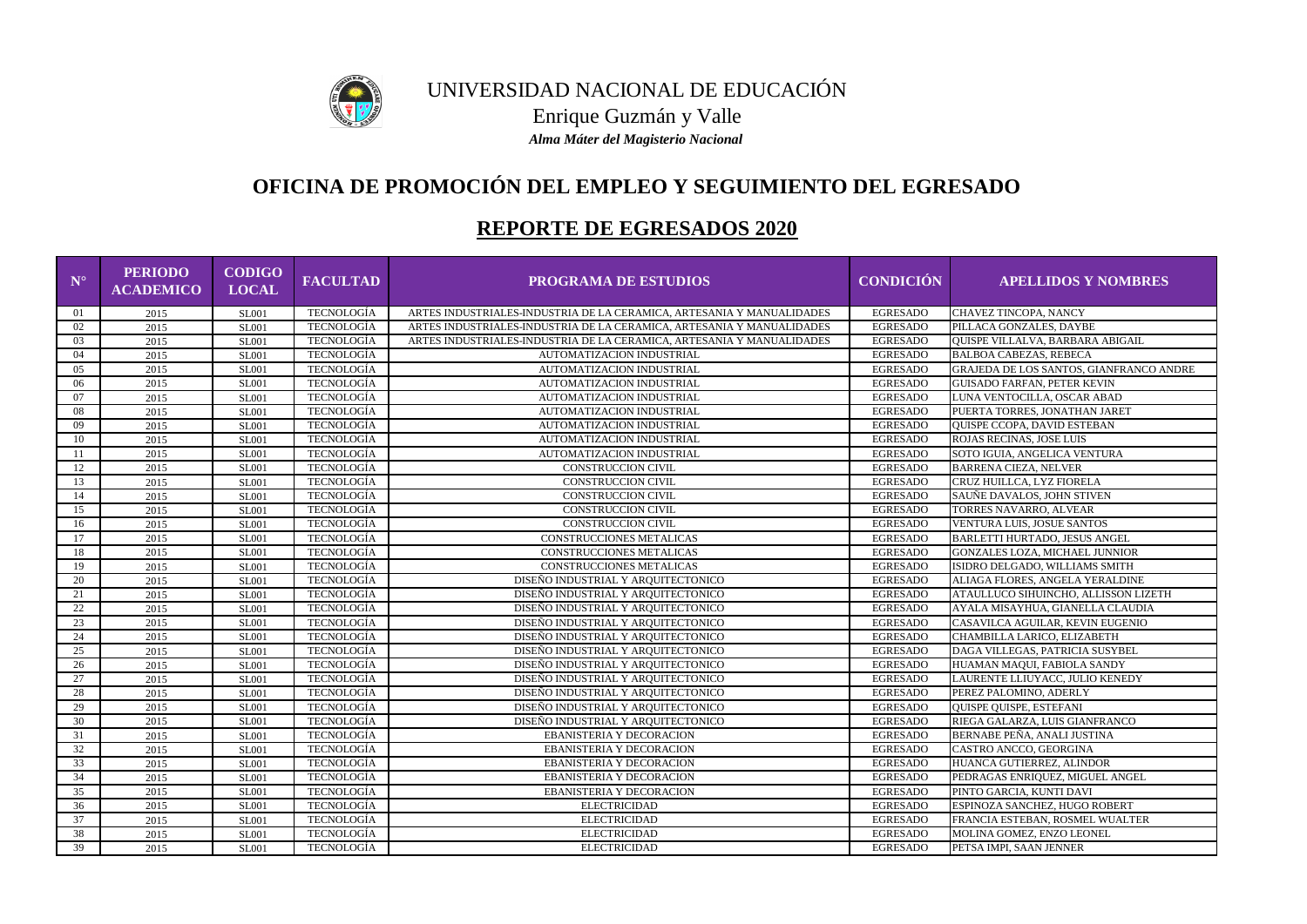

### UNIVERSIDAD NACIONAL DE EDUCACIÓN Enrique Guzmán y Valle *Alma Máter del Magisterio Nacional*

# **OFICINA DE PROMOCIÓN DEL EMPLEO Y SEGUIMIENTO DEL EGRESADO**

## **REPORTE DE EGRESADOS 2020**

| $\mathbf{N}^{\circ}$ | <b>PERIODO</b><br><b>ACADEMICO</b> | <b>CODIGO</b><br><b>LOCAL</b> | <b>FACULTAD</b>   | <b>PROGRAMA DE ESTUDIOS</b> | <b>CONDICIÓN</b> | <b>APELLIDOS Y NOMBRES</b>             |
|----------------------|------------------------------------|-------------------------------|-------------------|-----------------------------|------------------|----------------------------------------|
| 40                   | 2015                               | <b>SL001</b>                  | <b>TECNOLOGÍA</b> | <b>ELECTRÓNICA</b>          | <b>EGRESADO</b>  | SANCHEZ CANDIOTTI, WILBER              |
| 41                   | 2015                               | <b>SL001</b>                  | <b>TECNOLOGÍA</b> | ELECTRONICA E INFORMATICA   | <b>EGRESADO</b>  | <b>BALCAZAR DEPAZ, JHONATAN</b>        |
| 42                   | 2015                               | <b>SL001</b>                  | TECNOLOGÍA        | ELECTRONICA E INFORMATICA   | <b>EGRESADO</b>  | COTRINA VILLAR, JONATHAN HENRY         |
| 43                   | 2015                               | <b>SL001</b>                  | TECNOLOGÍA        | ELECTRONICA E INFORMATICA   | <b>EGRESADO</b>  | FALCON SOLIS, WILIAM GREGORIO          |
| 44                   | 2015                               | <b>SL001</b>                  | TECNOLOGÍA        | ELECTRONICA E INFORMATICA   | <b>EGRESADO</b>  | FLORES CABANILLAS, MANUEL JESÚS        |
| 45                   | 2015                               | <b>SL001</b>                  | TECNOLOGÍA        | ELECTRONICA E INFORMATICA   | <b>EGRESADO</b>  | <b>GARAMENDI LEVA, DANIEL</b>          |
| 46                   | 2015                               | <b>SL001</b>                  | <b>TECNOLOGÍA</b> | ELECTRONICA E INFORMATICA   | <b>EGRESADO</b>  | GRIJALVA TEMBLADERA, FABIOLA BEATRIZ   |
| 47                   | 2015                               | <b>SL001</b>                  | <b>TECNOLOGÍA</b> | ELECTRONICA E INFORMATICA   | <b>EGRESADO</b>  | ICHPAS RAMOS, ROMULO                   |
| 48                   | 2015                               | <b>SL001</b>                  | <b>TECNOLOGÍA</b> | ELECTRONICA E INFORMATICA   | <b>EGRESADO</b>  | PALOMINO QUINTANA, STEVEN SANDRO       |
| 49                   | 2015                               | <b>SL001</b>                  | TECNOLOGÍA        | ELECTRONICA E INFORMATICA   | <b>EGRESADO</b>  | PINEDA OVALLE, FRANCIS                 |
| 50                   | 2015                               | <b>SL001</b>                  | TECNOLOGÍA        | ELECTRONICA E INFORMATICA   | <b>EGRESADO</b>  | VASQUEZ URETA, JHONSON EFER            |
| 51                   | 2015                               | <b>SL001</b>                  | TECNOLOGÍA        | <b>FUERZA MOTRIZ</b>        | <b>EGRESADO</b>  | ARAMBURU TAMAYO, PEDRO JULIO           |
| 52                   | 2015                               | <b>SL001</b>                  | TECNOLOGÍA        | <b>FUERZA MOTRIZ</b>        | <b>EGRESADO</b>  | <b>CCENTE TINEO, MOISES ABELARDO</b>   |
| 53                   | 2015                               | <b>SL001</b>                  | TECNOLOGÍA        | <b>FUERZA MOTRIZ</b>        | <b>EGRESADO</b>  | CHAFLOQUE VILCA, ANDERSON RICHARD      |
| 54                   | 2015                               | <b>SL001</b>                  | TECNOLOGÍA        | <b>FUERZA MOTRIZ</b>        | <b>EGRESADO</b>  | ESPINOZA MENDOZA, JOSE LUIS            |
| 55                   | 2015                               | <b>SL001</b>                  | <b>TECNOLOGÍA</b> | <b>FUERZA MOTRIZ</b>        | <b>EGRESADO</b>  | <b>QUISPE CHIPANA, EFREN</b>           |
| 56                   | 2015                               | <b>SL001</b>                  | TECNOLOGÍA        | <b>FUERZA MOTRIZ</b>        | <b>EGRESADO</b>  | ROCHA NORIEGA, EDINSON DULFRIDO        |
| 57                   | 2015                               | <b>SL001</b>                  | TECNOLOGÍA        | MECANICA DE PRODUCCION      | <b>EGRESADO</b>  | MALLMA OSORES, VINCEND DEILSON         |
| 58                   | 2015                               | <b>SL001</b>                  | <b>TECNOLOGÍA</b> | MECANICA DE PRODUCCION      | <b>EGRESADO</b>  | SANCHEZ ATAYPOMA, JOSE GABRIEL         |
| 59                   | 2015                               | <b>SL001</b>                  | <b>TECNOLOGÍA</b> | METALURGIA-JOYERIA          | <b>EGRESADO</b>  | HUAMAN ARONES, NOEMI                   |
| 60                   | 2015                               | <b>SL001</b>                  | TECNOLOGÍA        | METALURGIA-JOYERIA          | <b>EGRESADO</b>  | MAITA TOVAR, MIRIAM ROSARIO            |
| 61                   | 2015                               | <b>SL001</b>                  | <b>TECNOLOGÍA</b> | METALURGIA-JOYERIA          | <b>EGRESADO</b>  | NAVARRO MORALES, EDWIN                 |
| 62                   | 2015                               | <b>SL001</b>                  | <b>TECNOLOGÍA</b> | TECNOLOGIA DEL VESTIDO      | <b>EGRESADO</b>  | <b>BURGA CABAÑES, STEPHANIE CAMILA</b> |
| 63                   | 2015                               | <b>SL001</b>                  | TECNOLOGÍA        | TECNOLOGIA DEL VESTIDO      | <b>EGRESADO</b>  | ESPINOZA ALMERCO, ISEL ANAHY           |
| 64                   | 2015                               | <b>SL001</b>                  | <b>TECNOLOGÍA</b> | TECNOLOGIA DEL VESTIDO      | <b>EGRESADO</b>  | FELICIANO ANCHIVILCA, EYMY DANIELA     |
| 65                   | 2015                               | <b>SL001</b>                  | TECNOLOGÍA        | TECNOLOGIA DEL VESTIDO      | <b>EGRESADO</b>  | FERNANDEZ PEREZ, KAREN JHILEYNI        |
| 66                   | 2015                               | <b>SL001</b>                  | <b>TECNOLOGÍA</b> | TECNOLOGIA DEL VESTIDO      | <b>EGRESADO</b>  | FUENTES FLORES, MILAGROS ROXANA        |
| 67                   | 2015                               | <b>SL001</b>                  | <b>TECNOLOGÍA</b> | TECNOLOGIA DEL VESTIDO      | <b>EGRESADO</b>  | GOMEZ PACHECO, ROCIO MONICA            |
| 68                   | 2015                               | <b>SL001</b>                  | <b>TECNOLOGÍA</b> | TECNOLOGIA DEL VESTIDO      | <b>EGRESADO</b>  | HUAMAN HUAMAN, YANET AMELIA            |
| 69                   | 2015                               | <b>SL001</b>                  | <b>TECNOLOGÍA</b> | TECNOLOGIA DEL VESTIDO      | <b>EGRESADO</b>  | HUAMANI CANCHARI, FIORELLA SELENE      |
| 70                   | 2015                               | <b>SL001</b>                  | <b>TECNOLOGÍA</b> | TECNOLOGIA DEL VESTIDO      | <b>EGRESADO</b>  | JORGE LIMA, RUTH ANGELICA              |
| 71                   | 2015                               | SL001                         | <b>TECNOLOGÍA</b> | TECNOLOGIA DEL VESTIDO      | EGRESADO         | MONTERO DIAZ, KATHERINE CINDY          |
| 72                   | 2015                               | <b>SL001</b>                  | TECNOLOGÍA        | TECNOLOGIA DEL VESTIDO      | <b>EGRESADO</b>  | RUIZ VARGAS, ZAHORY YANELLA            |
| 73                   | 2015                               | <b>SL001</b>                  | TECNOLOGÍA        | TECNOLOGIA DEL VESTIDO      | <b>EGRESADO</b>  | SOTELO CRISPIN, YESSENIA               |
| 74                   | 2015                               | <b>SL001</b>                  | TECNOLOGÍA        | TECNOLOGIA TEXTIL           | <b>EGRESADO</b>  | CASO ROJAS, SADITH NOELIA              |
| 75                   | 2015                               | <b>SL001</b>                  | TECNOLOGÍA        | <b>TECNOLOGIA TEXTIL</b>    | <b>EGRESADO</b>  | HUAMAN VILCA, LUZ MERSI                |
| 76                   | 2015                               | <b>SL001</b>                  | TECNOLOGÍA        | TECNOLOGIA TEXTIL           | <b>EGRESADO</b>  | HUAYLLANI SUAREZ, MIRYAN MISHIEL       |
| 77                   | 2015                               | <b>SL001</b>                  | TECNOLOGÍA        | <b>TECNOLOGIA TEXTIL</b>    | <b>EGRESADO</b>  | QUISPE QUISPE, JOSSELYN PAMELA         |
| 78                   | 2015                               | <b>SL001</b>                  | TECNOLOGÍA        | TECNOLOGIA TEXTIL           | <b>EGRESADO</b>  | <b>REYES CURRO, JHENIFER</b>           |